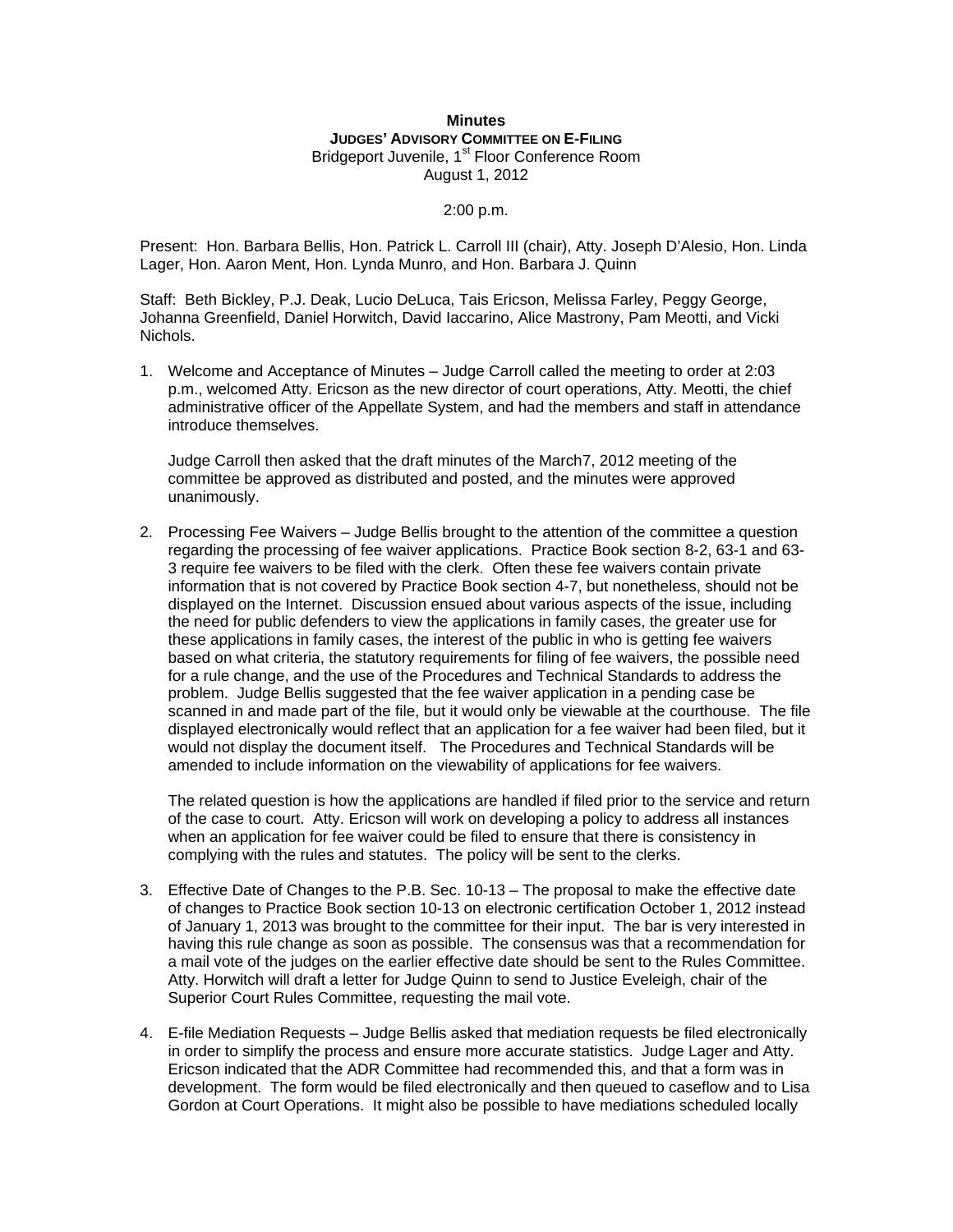instead of just centrally scheduled. The Committee agreed with having mediation requests filed electronically.

- 5. Password Protected E-Filed Documents Twice an attorney has filed a PDF document electronically with the court, and the document was password protected so that it could not be viewed without the entry of a password. It would be possible for IT to block the filing of a password protected document and provide an error message to the filer at the time of filing. Discussion ensued as to whether the court had the authority to reject the filing, whether a rule change would be needed to allow the court to reject the filing, whether rejecting the filing could harm the lawyers who inadvertently file a password protected document, whether anything needed to be done about a document that would just remain in the file and not be acted on, and whether the issue needs to be addressed at this time. After discussion, the consensus was that the issue of password protected document filings should be monitored for a few months to determine whether it is a problem. If it becomes an issue, the Committee can discuss ways to address it, for example, adding language to the Procedures and Technical Standards or adding a notice to the system at the time someone attempts to file a password protected document.
- 6. Clarifying Recordation Page Dates and Notice Sent Date In response to concerns expressed by Judge DiPentima regarding the difficulty of determining the date when a court notice was sent based on the information in Edison and e-filing for the pilot appellate e-filing case, the business process team came up with recommendations to change the language on JDNOs and on the recordation page in order to clarify the various dates. The Committee agreed with the recommendations.
- 7. Land Use Appeals Process Judge Lager reported that Judge Berger and Krista Hess have developed a form for use in requesting a referral of land use appeals cases to the land use docket. The process will be the same as that used for referring cases to the complex litigation docket.

Atty. D'Alesio mentioned that when the docket is up and running, the Branch should publicize the land use docket. Atty. Farley said that External Affairs usually waits until a new program is up and running (a quiet live) and then issues releases about the program. Judge Lager will also add the land use docket launch to the agenda of the Civil Commission.

- 8. Update: Edison & E-Filing P.J. Deak reported that the 4.0 release which was the major shift off of CATER, went fairly well. He then reviewed the timetable for future planned releases for e-filing and Edison, including the upcoming SRP release, electronic noticing, and a Savin-like option for attorneys, media and the public. He briefly discussed newly identified items, including small claims, housing, and child protection docket e-filing.
- 9. Personal Identifying Information Atty. D'Alesio reported that concerns were raised by the CTLA and other members of the Bar about the proposal to open all civil files to remote public access because of the potential for jurors to access information that they should not have. In response to those concerns, the Branch is proposing that the clerk at the time voir dire begins would have the ability to block online access to the file only. The file would continue to be viewable at the courthouse. Discussion ensued concerning the need for clear instructions to clerks and caseflow on when the block should be implemented and removed, the limitation on the people who have the authorization to block online viewing of the file, and the notice that will be displayed while online access is unavailable. Since the reason for blocking online viewing of a case is only relevant in jury trials, this capability would only be applicable to civil cases. The Committee agreed to the proposal, and JIS will begin building this capability.
- 10. Judges Signatures on paperless memos of Decisions Judge Bellis reported that a judge was concerned about the availability online of a judge's signature on a memorandum of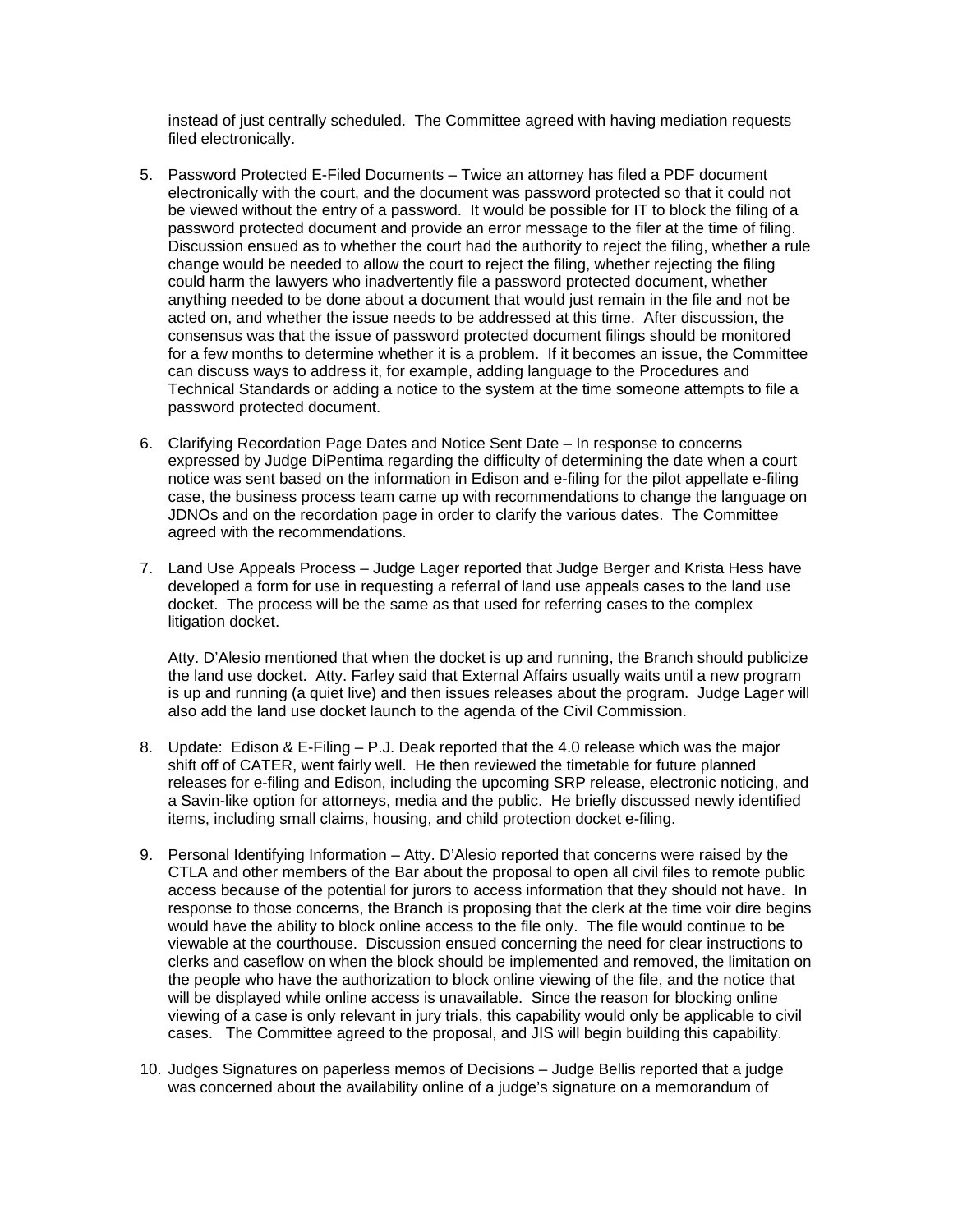decision because of the possible fraudulent use of that signature. The signature on the memoranda of decision will be an e-signature, just as is currently used for judges' orders.

11. Discussion: Requiring Signature in Certification on Appearances – Attorney Ericson reported on the possible inconsistency between the e-filing system's rejection of an appearance that requires a signature and certification on an appearance form before filing and the clerk's not being required to review every paper-filed appearance form for signature and certification and reject forms that do not have the appropriate signature. The business process team is recommending that the e-filing system continue to require the signatures, but for paper appearances, clerks who notice an appearance without a signature will reject the filing, but they will not be required to review every appearance for the signature.

The Committee agreed with the recommendation.

- 12. Report Back: Clerk Electronic Signature and Editing/Appending E-Docs P.J. Deak reported that the e-signature team has met twice. The team is proposing that the clerk's signature would involve putting the clerk's name on the document. Juris numbers were not an option since not every clerk has a juris number. If the clerk is logged into the system, the system will capture the data so that the name alone is sufficient to verify the signature. The team is also proposing a few options for handling the different kinds of processes that might require the clerk to enter information in response to an e-filed document. Using the JOE-Q, the clerks could enter information on a separate document, in the same way that the judge enters information and creates an order. In some instances, a clerk would need the option of writing directly on a document, so another option would be providing clerks with the ability to write on a document, with appropriate security measures and an audit trail. A third option would be to develop a method whereby the filer could provide data and then, once the clerk provides the additional pieces of information, the data could be turned into a PDF document. These options will be discussed with IT to determine what is feasible, and the team will meet again after that information is available.
- 13. Determining the priority of Certain Attorney Focus Group Suggestions: Focus groups seeking feedback on e-filing and E-Services were held earlier this year, and suggestions were made by people attending those groups. Some of the suggestions have already been addressed:
	- The issue of "short service" has been addressed by a new rule, which will become effective January 1, 2012. The Committee has agreed to seek a mail vote of the judges to permit the rule to become effective October 1, 2012.
	- Judges have been told about the problem with last-minute filings and short service.

## Some other suggestions are:

 Have the system place a stamp across every document indicating the date, case name and docket number of the case in which the document was filed. This stamp is something the federal courts do. Up until now, it has been the Branch's policy not to alter what the attorney files. So long as it is clear that the stamp is generated by the court, it should not be a problem. The suggestion about adding the date, case name and docket number will be put on the list of items to be addressed in a future release.

The discussion turned to whether it would be feasible and helpful to include the time of filing as part of the stamp, which is something the appellate court is talking about including when they accept electronic filings. Certain issues exist with including the time of filing since the time of filing and the file date are not always the same because of the 5:00 PM cut-off for filing.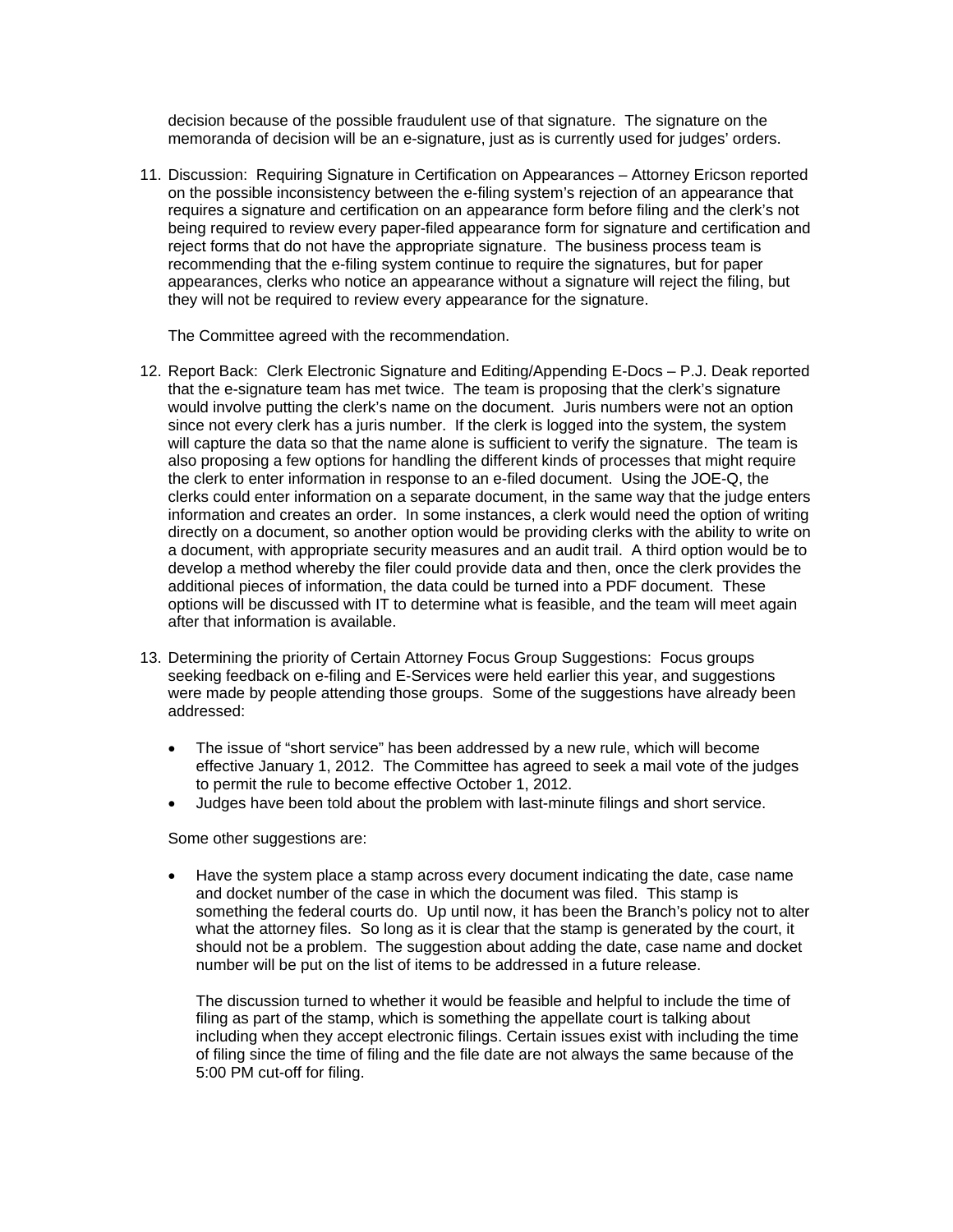- Reconsider the 5:00 PM filing deadline The Committee decided that until selfrepresented parties can e-file, the deadline should remain in place so that the selfrepresented parties are not disadvantaged. Once they can e-file, the deadline will be looked at again.
- Charge non-appearing parties to view files. The Committee decided that adding charges at this time would not be feasible.
- 14. Atty. Focus Group Request: Free Text Area on System Generated Forms Attorneys have requested that there be a free text area on system-populated forms so that they can add language to forms, such as the withdrawal. They are accustomed to adding language like "conditional withdrawal pending receipt of funds" or similar language on withdrawal forms, for example. Currently, they can no longer do this. The clerks believed that if we were going to allow the language, it should be part of the form, and not simply a free text box. The Committee has agreed that Judge Lager can take this question up with the Civil Commission and get back to this committee.
- 15. Atty. Focus Group Request: Add Phone, Fax & Email Info on docket sheet Although this information would be convenient for the law firms to have, it could result in problems, particularly in family cases, where someone's telephone number or email would be more available. Someone who is not a party to the case could conceivably access the information and harass a self-represented party for example. The Committee declined to add this information to the case detail page.
- 16. Designated Filers Request An attorney had asked that designated filers be permitted to file other types of documents on behalf of attorneys. The Committee declined to extend the scope of the designated filer's authority to file electronically.
- 17. Attorney "RE-Filing" appearance to not accept E-Service Atty. Ericson discussed a situation that occurred when an attorney filed an appearance in a case on which she indicated her agreement to accept electronic copies of documents. She immediately contacted the E-Support line because she wanted to change that agreement to accept electronic certification. The question was what should a party have to do or file in order to change their agreement about accepting electronic service. This "yes or no" question on the appearance form is a convenience for the filers, but it is not a practice book rule that it be on the form or be answered. Practice Book section 10-13 does require that parties have a written agreement in order to serve papers electronically so if the agreement is rescinded, the Court would need to know. After discussion, the suggestion was that a form should be created, such as "Notice of Change in Election of Service." The form would be filed by parties seeking to agree to accept electronic service or those seeking to rescind their prior agreement to accept electronic service. Judge Lager will add this question to the Civil Commission agenda as well.
- 18. Prioritizing PJR e-filing Making prejudgment remedy applications electronically filable would be helpful to the clerks, the judges, and the Bar. To permit them to be filed electronically would require some changes to the underlying structure. IT people are currently looking at the process and figuring out what needs to be done to make it possible. The entire PJR process is one that should be reengineered, and it would probably include a statutory change. For now, IT will look at the issue, come up with an estimate as to the time it would take to develop the infrastructure, and that information will determine where the work could fit in to the existing schedule.
- 19. Pre-6.0 Update: Family Templates in Edison Judge Munro reported that there is a nice collection of templates for family judges to use. If possible, it might be helpful for there to be a "teaching program" on the use of templates in Edison at the family fall division meeting. There is no need for the family judges to wait for electronic filing in order to utilize these templates. It will be important to keep the family templates separate from the civil templates